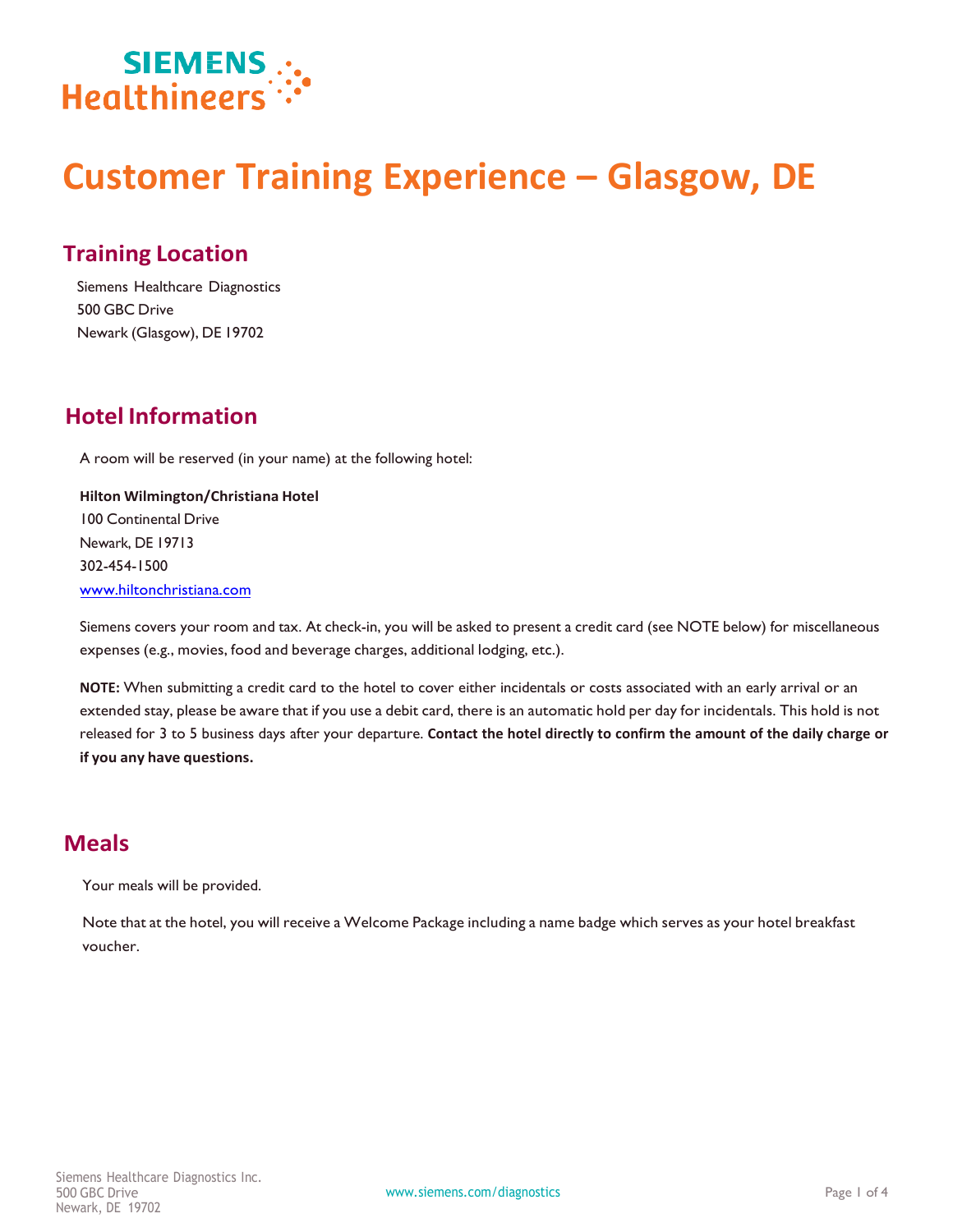

#### **What to Wear**

The dress code is business casual. For safety reasons, open-toed shoes are prohibited. Shoulder-length hair should be tied back. Since lecture rooms can be cool, please bring a jacket or sweater with you. Comfort is key.

Personal Protective Equipment (PPE) is required in the lab. Note that these items are supplied at the training center. Prescription eyewear must have side shields.

#### **Transportation to and from the Hotel to Siemens**

THG Transportation Company will depart from the hotel at **7:40 am** each morning for transportation to the Siemens training facility. The bus will be located at the East side of the hotel (main floor rear exit).

# **Traveling by Airplane or Train**

- Siemens BCD Traveler Services will contact you approximately 3 weeks prior to your scheduled training class to arrange your travel. Any changes to the training event are required within that time frame. **Please review the Cancellation Policy prior to finalizing your travel arrangements.**
- You will be ticketed to arrive the day before class.
- If traveling by airplane, you will arrive into Philadelphia International Airport. The agent will book your travel using an e-ticket (paperless ticket). Once your flight is booked, the agent will email the itinerary to you. (**NOTE:** The itinerary is the actual e-ticket.) At the airport, obtain your boarding pass by either taking the e-ticket to the appropriate airline counter or entering the e-ticket number at one of the airline kiosks.
- **If traveling by train, you will arrive into the Wilmington, DE Amtrak Station.**
- The agent will book your return trip approximately 3 hours after class end time for domestic travel and 4 hours after class end time for international travel.
- If your return trip is on the last day of class, please bring your luggage with you to the training center. After class, you will depart directly from our facility to the airport or train station. You will not be returning to the hotel.
- **•** For current travel advisory information, go to [www.travel.state.gov.](http://www.travel.state.gov/)
- The following are not covered by Siemens:
	- o Parking or shuttle fees at your area airport
	- $\circ$  Transportation and mileage reimbursement/tolls to or from your area airport
	- Additional airline fees for services such as checked baggage, etc.
- Due to Compliance regulations, all travel (air, train, etc) paid by Siemens will only be from your home airport/train station, to Siemens local airport/train station, then returning to your home airport/train station.
- Siemens BCD Traveler Services can only be used to arrange travel for training attendees. If a guest is traveling with you, you willneed to book their trip using your own travel agent or an online travel website. Note that on the rare occasion that atraining class is postponed, guest ticket change fees and/or reimbursement for the lost ticket fare will not be coveredby Siemens. Please be sure to inform the travel agent that you are bringing a guest.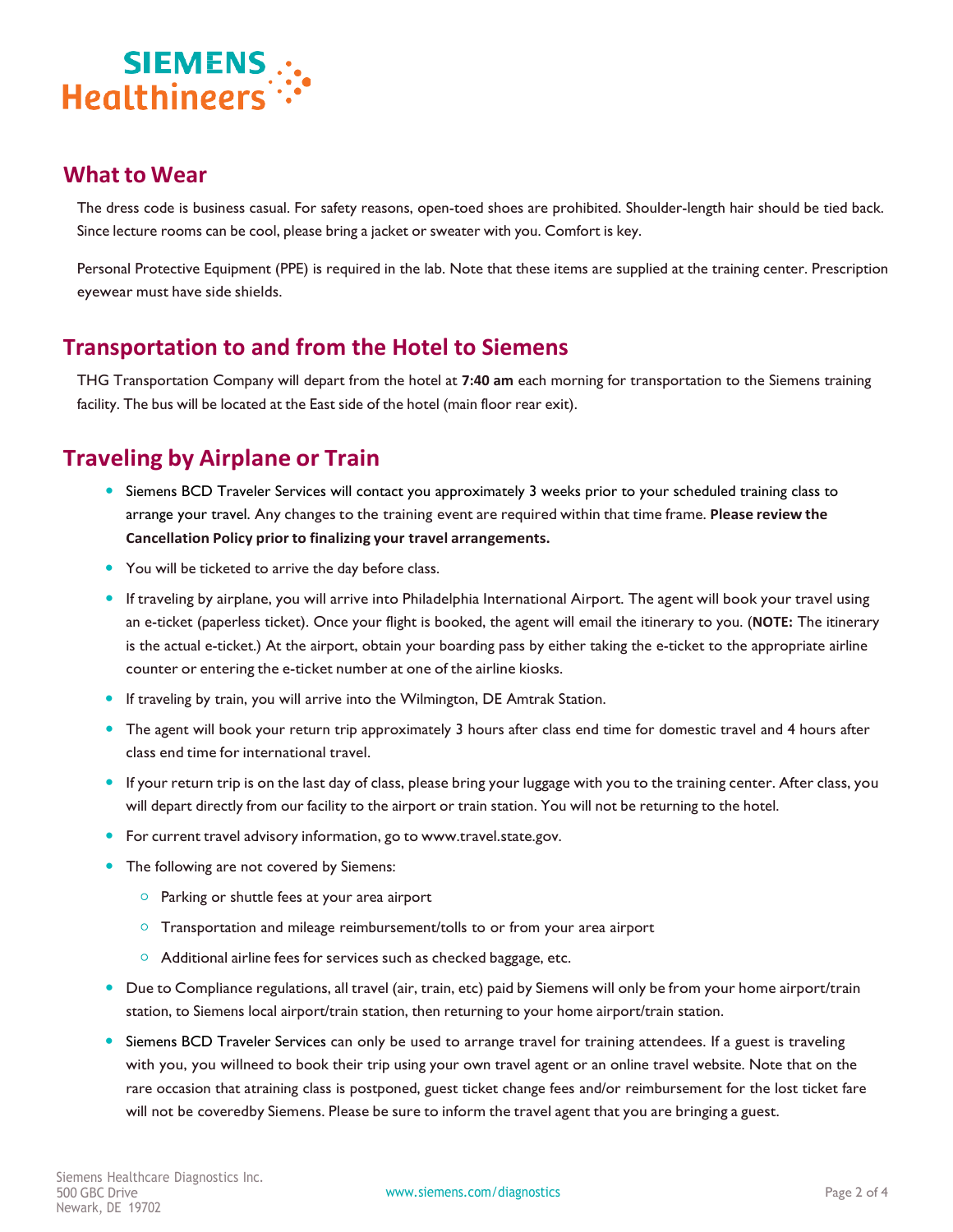

## **Cancellation Policy**

If you cancel your trip, please be aware of the following circumstances:

- If your airline ticket has already been issued and you reschedule within one year, your facility will be responsible for any change fee (typically \$200.00) as well as the difference between the cancelled ticket fare and fare for the new ticket (i.e., if the new ticket price is higher).
- If you attend training after one year from the date of cancellation, the cost of your original ticket may no longer be applied to the new ticket. Your facility will be responsible for purchasing a new ticket.
- Non-refundable tickets must be used by the same person within one year. They are not transferable.
- If you fail to contact the hotel or the Client Services Specialist in time for your hotel room to be cancelled, your facility will be charged for the reservation.
- If you fail to contact the shuttle or the Client Services Specialist in time for your car pickup to be cancelled, your facility will be charged for the reservation.

## **Getting from the Airport or Train Station to the Hotel**

#### **Airport Instructions:**

Airport transportation will be arranged with THG Transport (877-742-5844). All charges are covered by Siemens and **gratuity is included**. Please review the following instructions:

#### **Airport Arrivals:**

- Please turn your cell phone on upon arriving at the airport in the event the driver from THG Transport is trying to contact you.
- Go to the Baggage Claim area of the terminal your flight arrives. A driver will be standing at the bottom of the escalator displaying a sign with your name and escort you to the vehicle.

#### **Train Station Arrivals:**

Upon arrival, take the stairs that lead to the lobby. A driver will be waiting, displaying a sign with your name on it from THG Transport (877-742-5844), to transport you to the hotel. All charges are covered by Siemens and **gratuity is included**.

#### **Contacting Siemens BCD Traveler Services**

To Contact Siemens BCD Traveler Services:

- 1. Call **1-866-826-2203** (Normal Operating Hours: 7:00 am 4:00 pm CST, Monday Friday)
- 2. For after-hours service, follow the prompts for the next available agent.